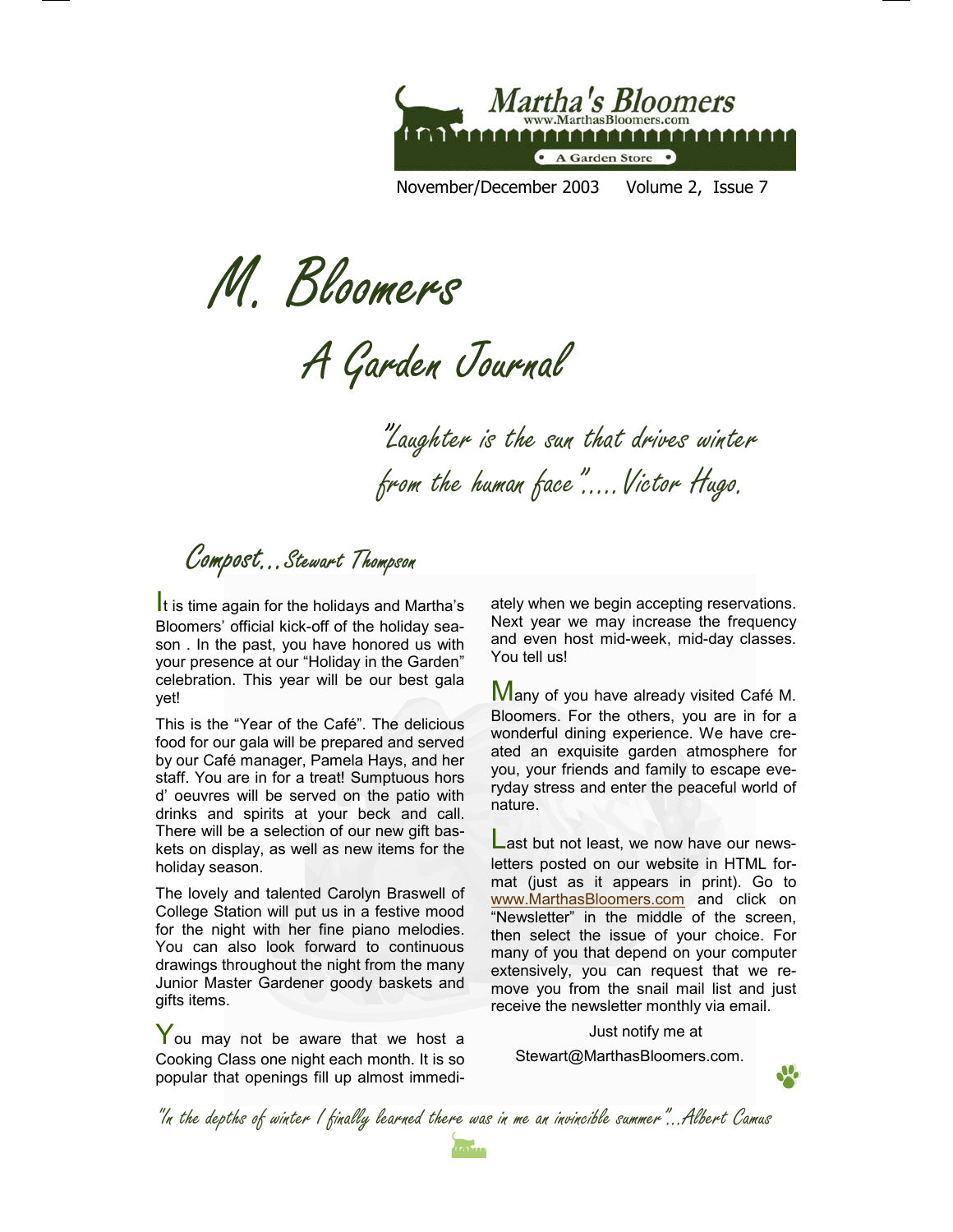## From the Hot House...David Albrecht, Horticulturist

**Fall and Winter Pond Information.** Recently we've had several questions on how to prepare water gardens for the winter. First of all, as the days grow shorter and cooler you will notice fewer and smaller leaves and fewer flowers on your hardy water lilies. This is normal for the fall. Just be sure to keep the dead leaves removed, and do not fertilize your plants after October.

As for the tropical lilies, the subtle fall weather change will not affect them until we begin to approach freezing temperatures. Tropical lilies will continue to flower and grow up to this point until they suddenly go dormant. Not fertilizing them after mid-October also helps them go dormant sooner and helps them over-winter. They will need the routine

maintenance of having their dead leaves removed.

The bog plants will also go dormant by the first freeze. At this point just simply prune them back as you would a terrestrial perennial plant. Most will come back in the spring.

Fall is also a good time to clean your pond of leaves, sticks, and other large debris that may have settled to the bottom over the summer months. You only need to remove the large debris that you can get with your hand or a net. This does not mean to drain your pond and scrub every rock. Also do not forget to clean the pump filter at this time.

Fish should be fed until the water temperature reaches 45- 50°F.



## The Season's Best Plant...Gay Houston, Staff

**The Pansy Alternative...**Winter flowerbeds can be fairly dismal. We crave color and green growing things--thus a mass of pansies are often stuck in open spots. We all love this colorful family--pansies, violas, or Johnny-Jump ups. Wonderful colors have been developed in these varieties. They still have their place; however, there are other great plants to use.

Calendulas can survive some really cold temperatures, so they make excellent winter bedding plants. Madeline Hill says that a true herb-grower will call them pot marigolds as the new foliage is a potherb. The flowers can be used in salads to give dishes a saffron color. Calendulas do resemble marigolds in shape and color.

Bright orange or glowing yellow two inch flowers will do wonders for a bed.

Several herbs can be mixed in with winter favorites like snap-dragons, dianthus, allysum, and lobelia.Try planting some curly parsley, salad burnett, or cilantro along borders to give islands of bright green. They love the cold weather and can be harvested all winter.

Another important cold season plant is the cyclamen. These very bold flowers are available in red, white, and many shades of pink. The butterfly shaped blossoms stand boldly above the stunning foliage and they should be placed in a really conspicuous place for full enjoyment all winter.

"Splitting dry kindling on a damp November day -- wind-chimes tinkling"...Michael P. Garofalo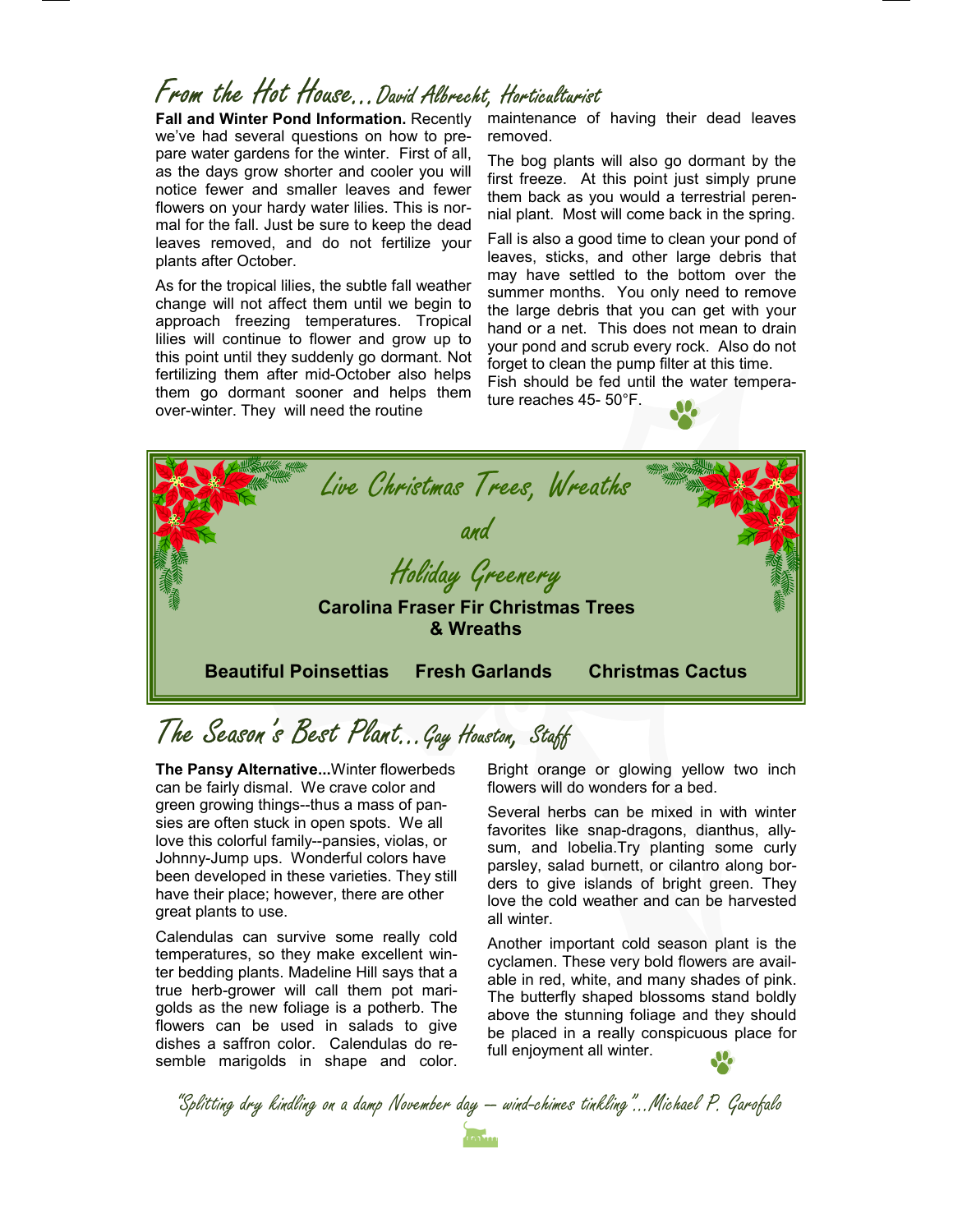## Decorating Tips…Tricia Barksdale, Petals 'n Bloomers

**Centerpiece Chandelier**...If dining table space is limited for your holiday entertaining, use your chandelier as a centerpiece. Try one of the following ideas:

• Small vases, with some kind of a lip around the top, can be tied securely with ribbon to the chandelier. Fill vases with fresh flowers and greenery, but just enough water to keep the stems hydrated. (Too much water in the vase will add too much weight to the chandelier.)

• Run ribbons, berries, garland, or a string of white lights (battery operated) loosely through the arms of the light fixture.

• Clip nandina, holly, or yaupon berries

and tuck through chandelier. Ribbon can add a softening element, as well as a method of anchoring the berries.

• For a casual, yet sophisticated look, use jute rope that is spray painted gold. Run this cording, along with a silk greenery garland, through out the light fixture. Tassels are made by knotting the rope ends and unraveling the strands. These ideas and other holiday decorating tips will be demonstrated at a free seminar November 8, at 11:00 am. Call (936) 825- 8577 for reservations. *Send a Smile Any Day!* 

### *Petals n Bloomers Florist*  **(936) 825-8577**



### Christmas at the Café... Pamela Hays, Staff

**Christmas Gifts from the Kitchen...**The holiday season is filled with Christmas parties, decorating, baking, and of course holiday shopping. Between our holiday happenings, most of us are scrambling to find the perfect gifts for our friends and family. This year, make it easy on yourself and give Christmas gifts from our kitchen.

Café M. Bloomers has a variety of holiday goodies that will make excellent Christmas gifts. Our "Cookies in a Jar" contain all the dry ingredients necessary for making cookies. The jars come wrapped in holiday paper and make the perfect holiday gift. All you have to do is add butter, eggs, and mix and you have a delicious batch of homemade cookies. Cookie flavors include chocolate chip, orange dreamsicle, cranberry hooty cakes, trail mix, and white chocolate almond.

Our chocolate flavored coffee spoons also make excellent gifts. The spoons are dipped in flavors such as amaretto, vanilla, hazelnut, Irish cream, raspberry and mocha. Use the spoon to stir your coffee and the chocolate melts adding your favorite flavor to your morning cup.

Our homemade spiced tea mix and signature sweet breads are also available and are the perfect addition to any gift basket.

Whether you are shopping for a little something or a larger present, let Café. M. Bloomers make holiday gift giving a little easier. Choose one of our gift baskets or we will help you design a personalized basket.

The baked goods on the menu at Café M. Bloomers are also available for sale. We can bake a fresh cobbler, a pie, or fudge nut brownies for your office party. Meat and cheese trays, hors' d oeuvres trays, and dessert platters are also available. Stop by and fill out an order form and your holiday order will be ready for pick up on the date you specify.

As the bustle of the holiday season begins, let Café M. Bloomers provide the perfect gift or holiday treat. The order deadline for Thanksgiving is November 21, for pickup on November 26. The Christmas order deadline is December 16, for pickup on December 23. We look forward to seeing you this holiday season!!

For Same Day Call-Ahead Reservations or Arbor Room Reservations for groups of 13 or more, call

> *Café M. Bloomers*  **(936) 870-3277.**

"The gardening season officially begins on January 1st and ends on December 31st."...Marie Huston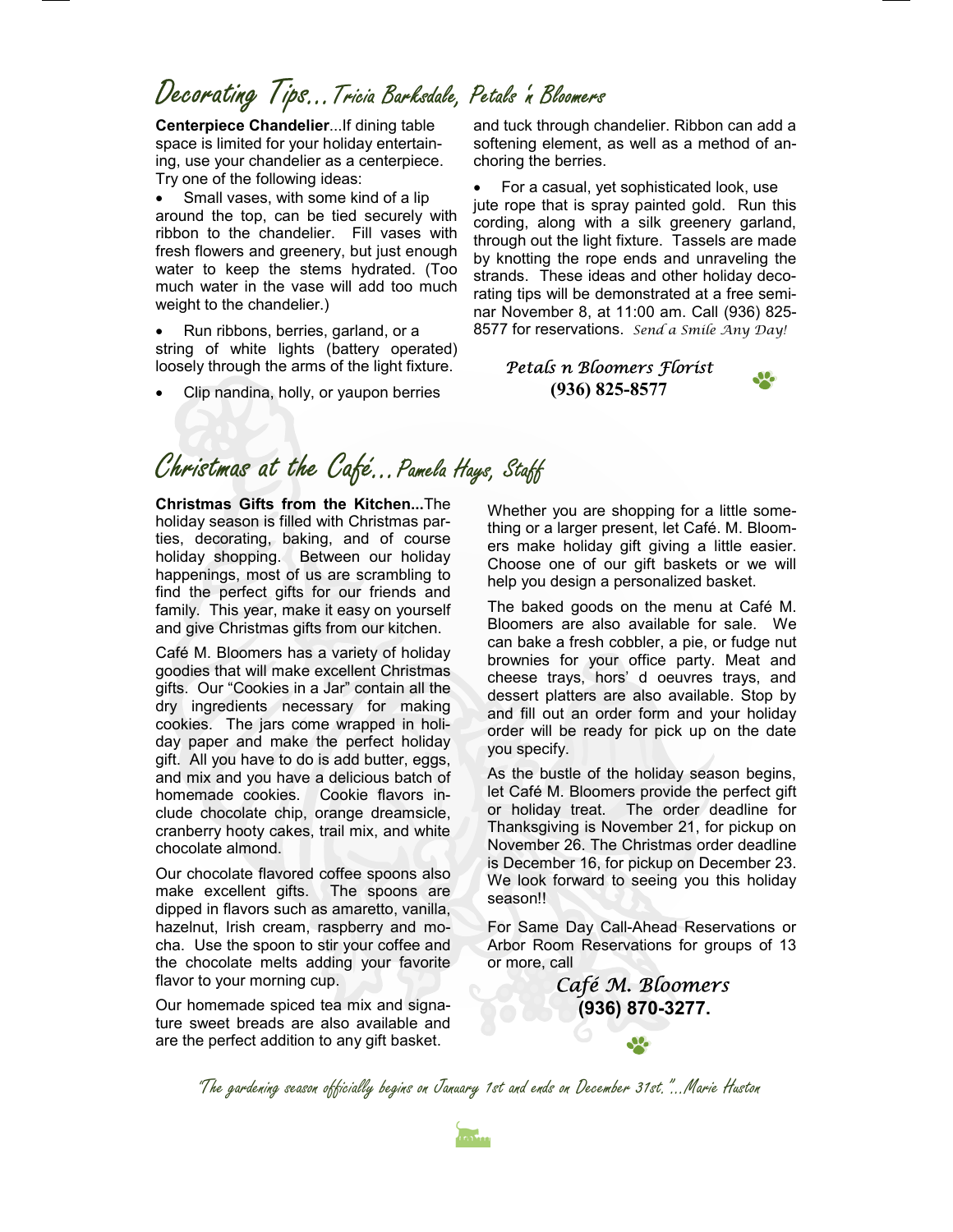New For the Holidays



**Shop Late......**Starting November 28, through Christmas, Martha's Bloomers will have extended shopping hours. We will be open until 8:00 pm on Thursdays, Fridays and Saturdays.

**Skin Care.......**For some our fabulous skin care products will be a new item. Our main line of Body Lotion, Body Powder and oil-free Body Mist has expanded to include Sea Salt Scrub, Foot Cream, Foaming Mineral Salts and Bath Crystals.

**Home Care…..**Our extraordinary Skin Care line has been broadened to include the home. We have a wonderful Fresh Linen scent in our Room Spray, Ironing Spray and Counter Top Cleaner.

**Gourmet Kitchen Tools….**Our new line of cooking utensils will be here in time for the next cooking class. Great Christmas gifts!

**Gift Baskets….**We now offer a tempting array of Gift Baskets. Gardening, Lone Star, Coffee or flavored Tea, Baked Goods, Silk and Fresh Flowers, Skin Care, and Home Care are a few of our great baskets. Each comes in a unique container. Our baskets make the perfect office gift. Let us create personalized baskets for your gift giving.

**Hosting Holiday Parties....**As always, Café M' Bloomers is an elegant choice for holiday gatherings. Our Arbor Room or Tea Room is the perfect place to host your office or private party.

**Texas Room …**From drawer pulls to cow hide pillows, everything Lone Star is offered in our unique Texas room.

**Antique Warehouse….**Every month there are new antiques. Prowl among vintage cook stoves, doors, trunks, tables, cupboards and smaller collectables.

**Master Gardener Class….**We will offer Master Gardener classes every Monday from 8:30 am-12:30pm, starting February 2,through April 26. The cost will be \$100.00.



**Visit Martha's Bloomers Dressed for the Holidays** 

Beginning with this issue, Martha's Bloomers' newsletter will be available on our web site. www.MarthasBloomers.com

"I heard a bird sing in the dark of December. A magical thing and sweet to remember"...Oliver Herford

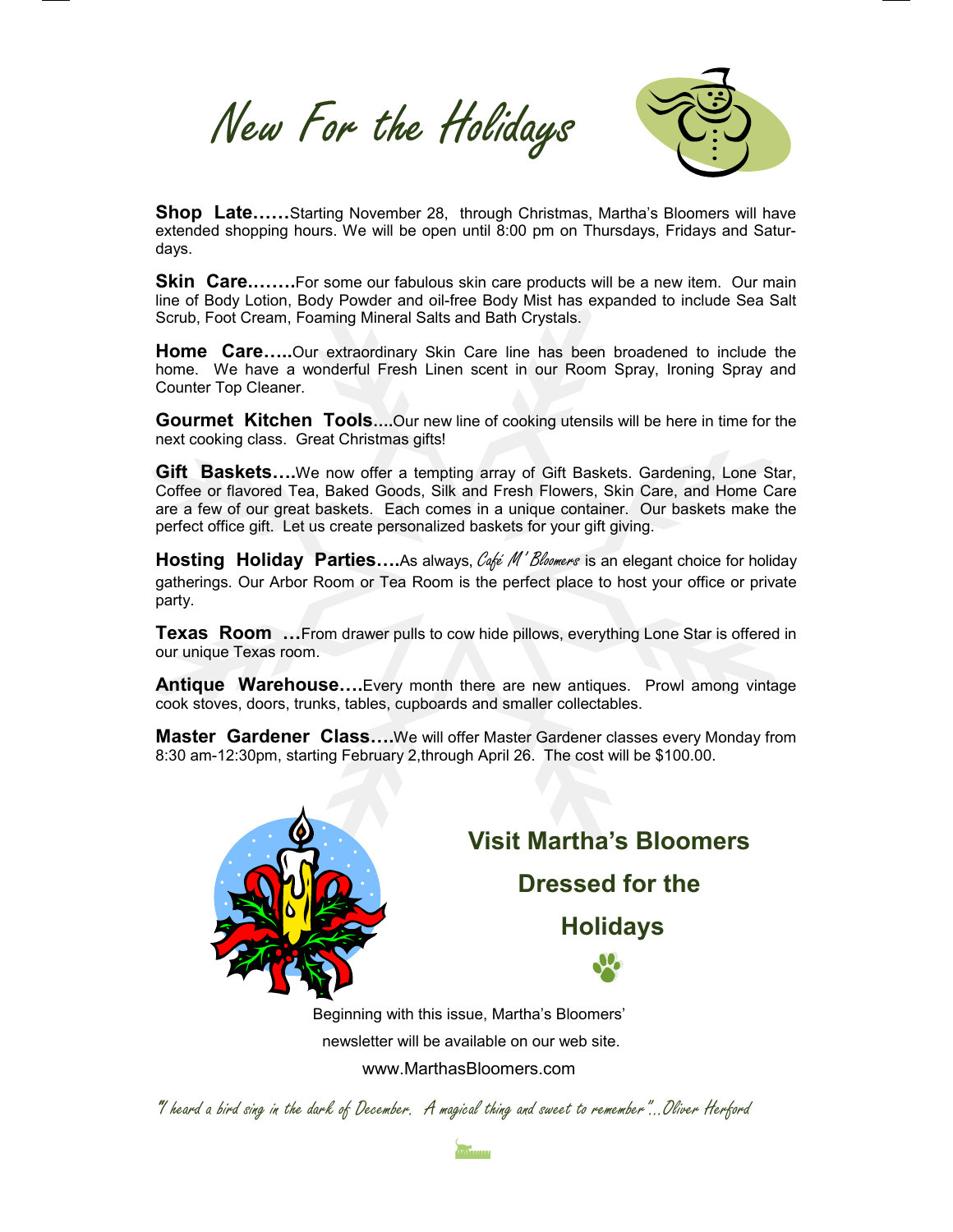# Ask Martha & Bloomer

#### **Dear Martha:**

I water my Christmas Cactus but it is losing its blooms. What am I doing wrong?,

Martha here...Be stingy with water on Christmas Cactus and the buds won't fall



**Dear Bloomer:**  I have several cracked clay pots and I hate to throw them away. Any suggestions?

**Bloomer here....** Yes...cracked and broken clay pots can be smashed into small shards and used for drainage in the bottom of other pots...save them for your spring plantings!!!!



## Something's Cooking...at Martha's Bloomers!

The holiday season is a time for entertaining, and that includes planning those fabulous Christmas parties. With the holiday season quickly approaching, it is time to start planning your holiday events. Surrounded by a lush garden

landscape, Café M. Bloomers provides the perfect atmosphere for an intimate gathering or a corporate function. We offer everything from



a wine and hors d'oeuvres party to an elegant sit down dinner. For cozy dining at home, gourmet party trays and ready to take home casseroles and desserts are a great convenience. Make your selection from Café M. Bloomers' extensive menu.

 The Café' also offers a tempting array of gourmet food baskets, perfect for a special office gift.

Entertain your holiday visitors and reduce the stress of the holiday hustle and bustle by letting Café M. Bloomers take care of all your culinary needs while you relax and enjoy the season.

> Our calendar still has good openings available. Call soon! Bring your holiday visitors to visit

Café M. Bloomers Pam Hayes (936) 870-3277

From December to March, there are for many of us three gardens—the garden outdoors, the garden of pots and bowls in the house, and the garden of the mind's eye."...Katherine S. White"